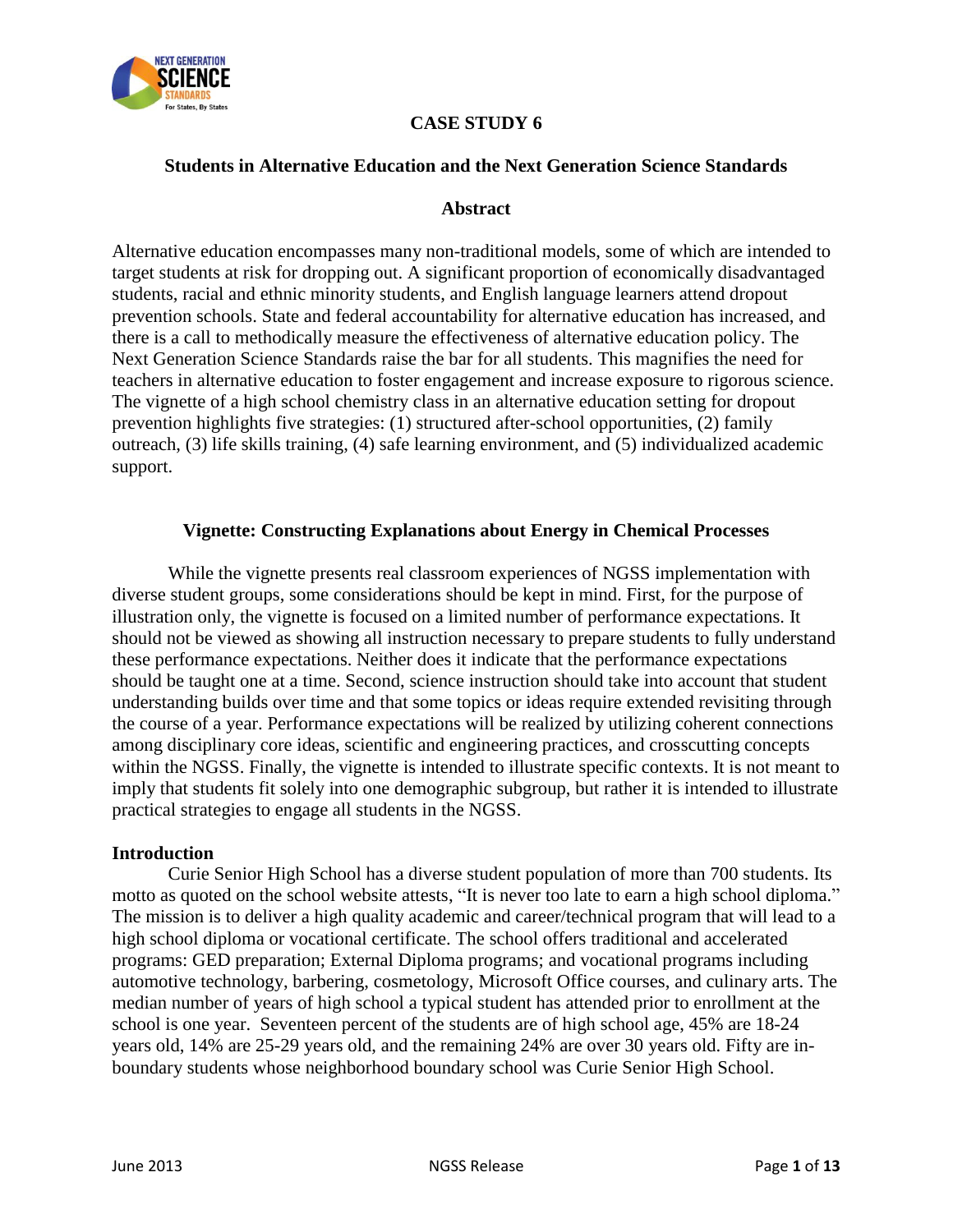## **Alternative Education Connections**

Ms. B.'s 10th and 11th grade afternoon chemistry class has an average attendance of 17 students, varying in age from 17 to 26. Ms. B. had already faced a number of the usual challenges developing a supportive classroom community and maintaining high expectations. The number of students who were registered for the semester course dropped after a few months due to truancy. Each day a different assortment of the students greeted her. Teaching was further complicated by the fact that many students had uneven or disrupted school careers and thus had significant gaps in their understanding of basic science concepts. The classroom was outfitted with an interactive whiteboard, black lab tables, and ten large desks with computer workstations in the corners of the room. The walls were covered with science and engineering posters, the periodic table, student-created historical timelines of the periodic table, and student-constructed chemistry family trees. Class sessions were one hour and forty-minute blocks. The vignette highlights a public alternative school focused on increasing graduation rates for students at risk of dropping out of high school. Throughout the vignette, classroom strategies that are particularly effective for students in alternative education are highlighted in parentheses.

**Introducing career connections to chemistry**. One of the main interests of Ms. B.'s students was to explore career choices. To this end, prior to the introduction of chemical reactions, Ms. B. and two of her math colleagues took a combined math and science class to a STEM Career Workshop. *(Focusing on career connections is one of the life skills strategies promoted in alternative education.)* The school collaborated with the Central Office of the District to coordinate field experiences in conjunction with the Science and Engineering Festival. A group of approximately 25 students sat on a chartered bus heading to the Learning Center downtown. The students were welcomed, registered, and given a choice of workshops to attend.

At the Forensic Science workshop, three students, Deshawn, Rosalee, and David, examined different objects; the office had been transformed into a crime scene. A shoe with a huge footprint was displayed in one corner of the room. Other items had been placed in the office. The students drew an outline of the office and the shapes of the objects they encountered in their notebooks. The students noticed a white powder on the shoe. Rosalee listed the physical properties for the white powder found on the shoe. She looked at the powder under a microscope, and noted "tiny cubes, different sizes. Some have knocked off corners with straight sides."

Students from various schools sat in their chairs and went over their observations and the evidence they collected. Deshawn predicted that the unknown white compound was "salt." Ms. B. asked how she had come to that conclusion. Deshawn told Ms. B. that she remembered the introductory lab on physical and chemical changes. Rosalee described the substance in terms of color, odor, and texture. She too thought it was salt, and noted that the white solid dissolved in water and made the temperature of the water go down slightly indicating a chemical reaction. Ms. B. agreed that their findings were consistent with it being a salt, but added that they would need to do some additional investigating to test if it was a salt and what kind of salt it was. Ms. B. asked Rosalee to predict what elements were in the chemical compound she observed for salt. Rosalee took out her notebook and looked at her periodic table. She then wrote sodium and chlorine on a piece of paper. Ms. B. made sure that Rosalee identified her predicted substance as sodium chloride.

The facilitator explained that forensic scientists find, examine, and evaluate evidence in a crime scene. The facilitator asked students what skills might be good for someone entering a forensic science career. One student said good observation skills, another said good reasoning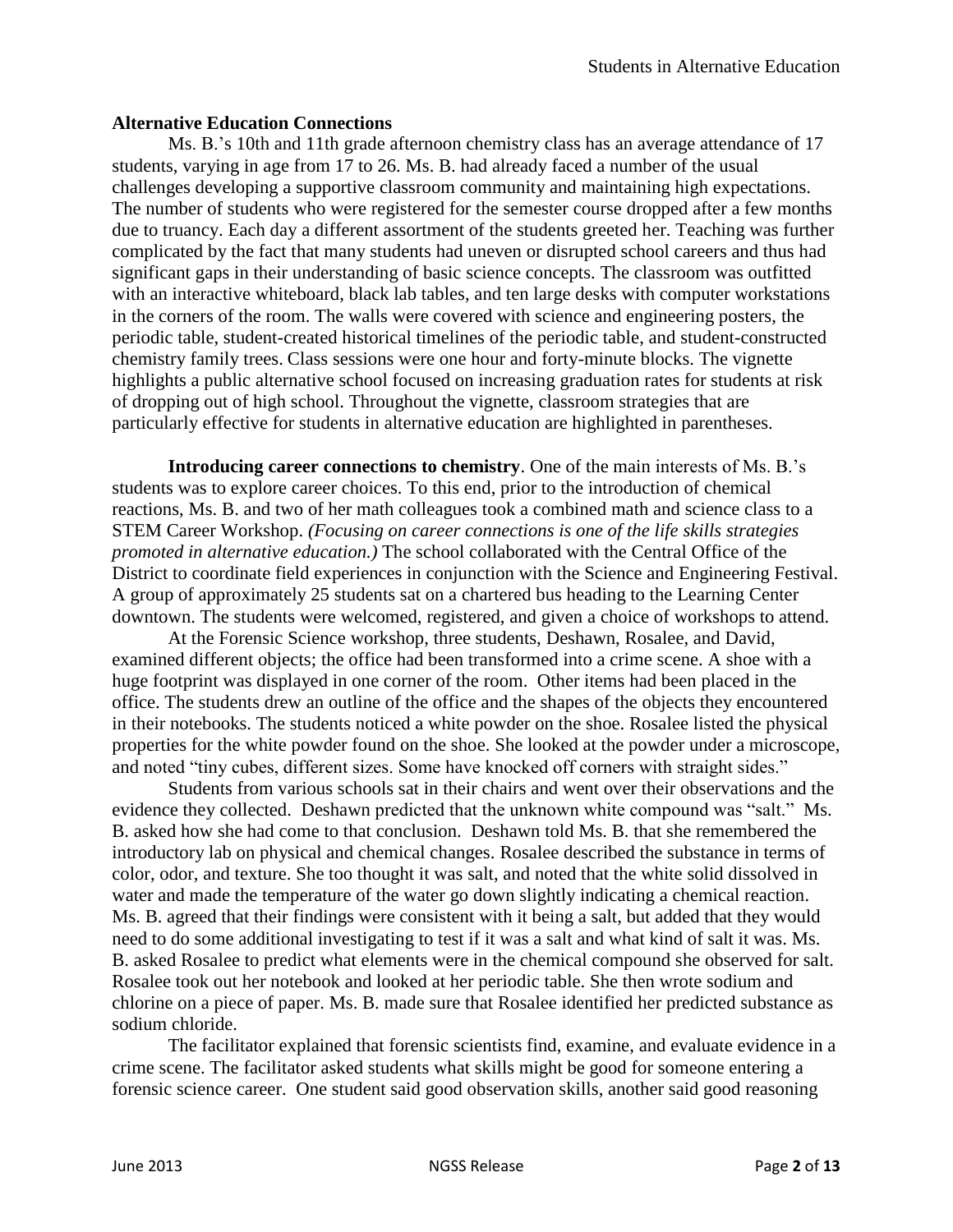skills or logic, and still another said chemistry. As Rosalee came away from the forensic science workshop, she remarked to Ms. B. that she had learned that forensic science involves chemical reactions.

The next day, Rosalee and Deshawn made the case for the conclusion they had reached the day before. They studied some compounds to see if they could predict chemical reactions of ionic compounds on their own. Rosalee took out an interactive science notebook and reviewed her article on salt. Her task was to find the author's central idea of the passage and locate evidence that supported her prediction of the compound's chemical name, sodium chloride. Rosalee explained to Deshawn the properties she discovered about salt: dissolves in water, cubicshaped, crystalline, white color, a compound with ionic bonds forming from a metal and a nonmetal. (DCI: HS.PS1 A Matter and Its Interactions.) She also described the main idea of the passage and the evidence she thought supported the conclusion that salt, sodium chloride, was on the shoe in the crime lab. (Practice: Obtaining, Evaluating, and Communicating Information.) Rosalee and Deshawn recorded the chemical formula of salt accurately.

**Introduction to the core idea: Finding patterns in the periodic table.** Ms. B. wrote the driving question or theme of the next few weeks in large letters on the board: *Why do some substances react and others don't?* This question would serve as the focus for questions and discussions, guiding the students' written reflections in their journals. (Practice: Asking Questions and Defining Problems.) One of the sub-questions they explored was the energy changes that might take place when ionic structures form and dissolve. (DCI: HS.PS1.B Chemical Reactions.) On a video that they observed in class, the explosive reaction of sodium metal to chlorine gas formed sodium chloride. The class developed a claim that energy changes due to electrical interactions by building on explanations for why various materials react. They formed partners and collaborated on their reflections using their science notes, the periodic table, and their initial understandings of elements. *(Student mentoring is an academic support strategy that promotes engagement.)*

Earlier in the month, while studying static electrical charges, students constructed the explanation that positive ions attract negative ions, positive ions repel positive ions, and negative ions repel negative ions. Their explanations were supported by testing potential compounds of metals and nonmetals on element cards with positive and negative superscripts on the upper right side of the cards. The class had turned the cards into a matching game, gathered testable scenarios in their notebooks, and attempted to find patterns.

David, Deshawn and Rosalee, along with their classmates, applied their organization of student-created chemistry family tree models to the periodic table model and divided the elements into groups and periods. They had developed a beginning conceptual understanding of the patterns of different behaviors of elements on the periodic table: electronegativity, ionization energy, and electron affinity. Conceptualizing chemical properties as patterns can help students build an understanding of the core idea. (DCI: HS.PS1.A Matter and Its Interactions.) (CCC: Patterns.) Provided with two small white boards, students diligently worked together to draw models showing the electrical attraction involved among atoms when forming ionic compounds. They also used the models to predict what would happen when various ionic compounds were dissolved in water. (Practice: Developing and Using Models.)

Ms. B. used an analogy of a tough rubber band to describe the energy involved in an endothermic reaction that they were familiar with: "The ions in the sodium chloride salt have to be pulled apart. The force that holds them together is like a rubber band. If we give them energy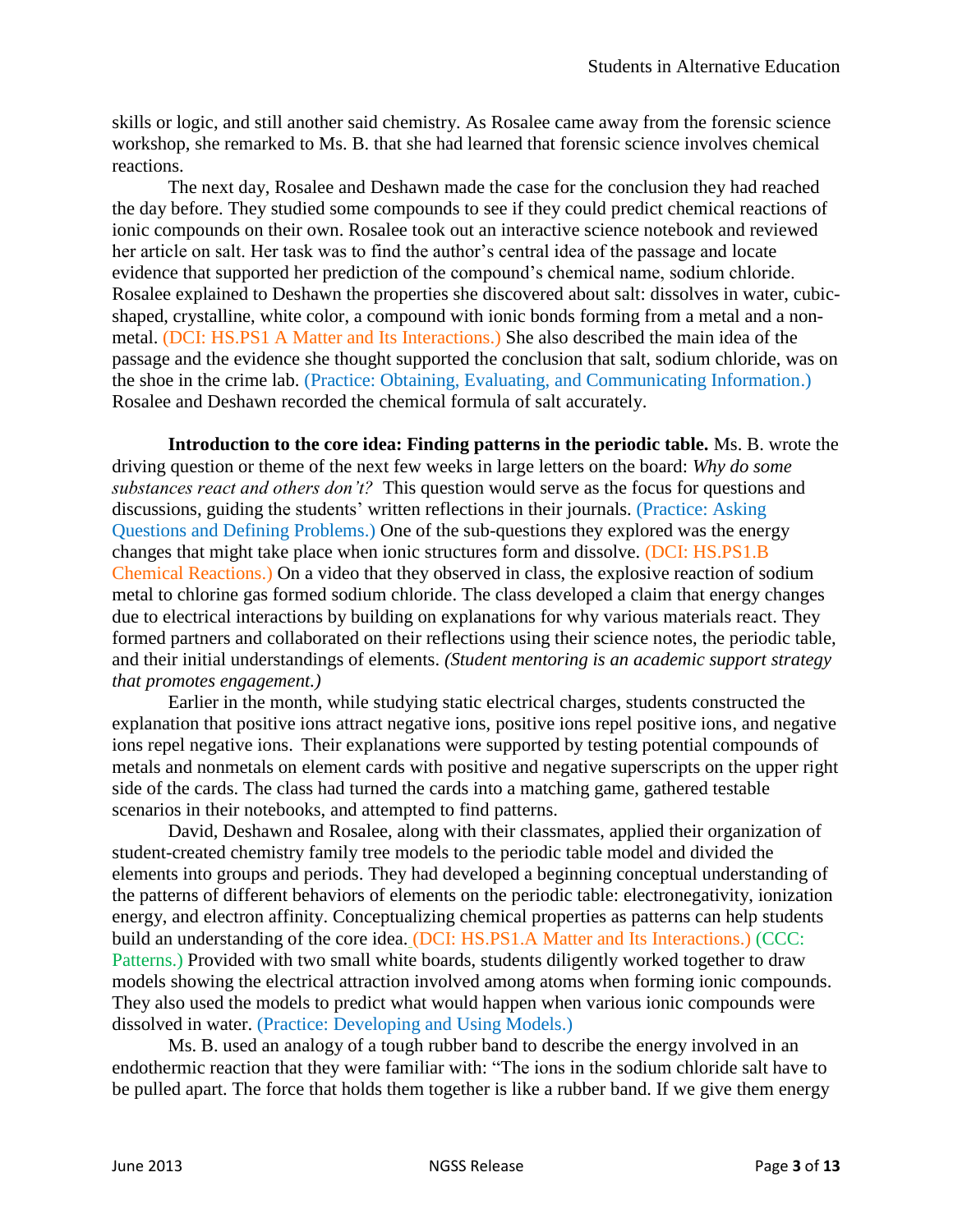to move apart, the rubber band will stretch. To pull the ions away from each other requires energy, similar to stretching the rubber band." The students played around with big rubber bands for a while and wrote down a corresponding rule in their notebooks: "As ions get pulled farther apart, they are taking a lot of energy and cooling everything down. Breaking bonds is endothermic." Ms. B. told them that they would need this idea to understand the exothermic and endothermic processes they would be working on throughout the following week. (DCI: HS.PS1.B Chemical Reactions.)

Ms. B. told the class, "Water is also involved in these energy interactions, and I want you to observe these magnets." The students pulled magnetized balls apart in order to place a marble in the middle of the balls. They discussed when the effort had taken up energy, and when the task had "given up" energy. Ms. B. asked if they thought that, in the crime scene experience with sodium chloride and  $H_20$ , either compound was getting pulled apart. She asked, "Are you releasing energy to the system or taking energy when you pull the magnets apart?" She added that water molecules have both positive and negative ends that pull the water molecules together similar in effect to magnetic forces pulling magnets together.

**Developing explanations for chemical properties of matter.** David, Deshawn and Rosalee had decided to stay after school to work on the experiment on chemical interactions. At 4 pm, as the other students slowly filed out, Ms. B. bustled around the small lab, putting things away and cleaning up. She nodded to Deshawn and said she would be with them in a minute. *(Providing structured after-school opportunities is an effective strategy for alternative education students.)*

David, Deshawn, and Rosalee were building on their previous learning by exploring endothermic and exothermic chemical interactions. In order to engage with the crosscutting concept energy and matter, the students considered the question, "How is the temperature of water affected when calcium chloride is mixed in it?" David and Rosalee joined Deshawn at the lab table. The partners were relaxed and easy with each other and with Ms. B. They enjoyed spending time in the science classroom and appreciated Ms. B.'s enthusiasm for chemistry.

With her goggles on at a black lab table, Rosalee read over the question, "How is temperature of water affected when materials dissolve in it?" Deshawn read the sub-questions, "Is  $H_2O$  and  $CaCl<sub>2</sub>$  an endothermic or exothermic reaction? Or how is the temperature of water affected when calcium chloride is mixed in it?" David adjusted his goggles and looked over the materials in the center of the table: a graduated cylinder filled with about 100 ml of water, a pack of hand warmers, a thermometer, a container of calcium chloride, a container of ammonium nitrate, a container of baking soda, small sandwich bags, measuring cups, and a small sandwich bag filled with iron filings. *(Promoting students' safety is important in alternative education.)* 

"I don't know how the temperature of the water will be affected when combined with calcium chloride," Rosalee announced to her partners. She looked over at Deshawn, who said, "You have to state a claim first. See here." Deshawn pointed to the word "claim" in bold print and read the words, "In your science notebook, write a claim supported by evidence to address this question." David read the question again to himself. Rosalee pulled out a separate sheet of paper to jot down her thoughts. She began to read out loud: "Part 2 – How is the temperature of water affected when calcium chloride is mixed in it?"

All three students pondered the question, unsure where to start. After a few minutes of silence and pencil tapping, Ms. B. interjected, "Think about what we did yesterday when we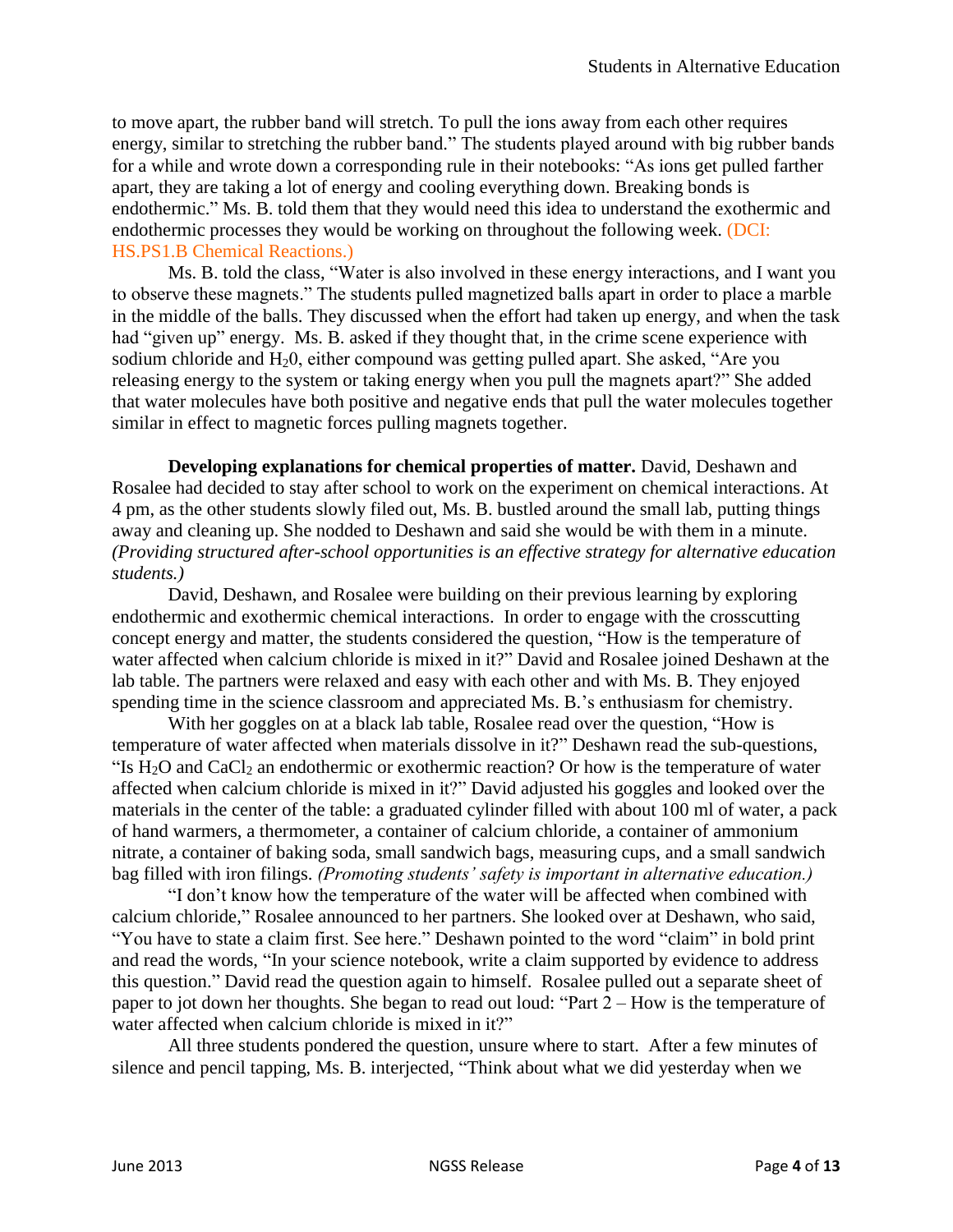pulled apart the magnetic compounds, and think about whether the process may require energy or whether it will release energy."

Deshawn pointed at Ms. B. with her pencil, "The calcium chloride… it will heat up!" Rosalee started to form her statement, "The temperature… if I combine the water with…" and then she slowly formed the claim on the sheet of paper and transferred the sentence to her science notebook. Rosalee was focused and again recited her statement out loud, "If I mix water with calcium..." Deshawn helped out, "with calcium chloride, girl."

"Where do you write this at?" David inquired while Rosalee continued forming her thoughts out loud to Deshawn. "The temperature…." She stopped, noticing Deshawn had something to say. Deshawn said, "I think it's going to get the water warm." David located the little space between the question and claim where he could write the group statement.

Ms. B. acted as a facilitator for the session. "So, when you are making a claim, what are you guys expecting to observe? What are you expecting to look at? I heard Deshawn make a prediction. Why did you predict that the water will get warm when we add calcium chloride, Deshawn?" "You mean calcium like… milk… calcium?" David asked. "Yes. This time it is not going to be just calcium; it is going to be calcium chloride, the compound." Ms. B. responded to David, pointedly looking at the definitions on the white board that the class had made about ions and ionic compounds. She asked, "Deshawn, what do we know about calcium chloride?" Deshawn responded, "Chloride is in the form of chlorine, but now that it is combined with calcium, it has formed a product." David listened to his partner.

After a few more minutes, Rosalee sighed, "I don't know, Deshawn. I think it is going to be endothermic." She stated, "The temperature is going to decrease." Rosalee slowly nodded, satisfied with her statement. "The water molecules are going to have to pull apart and move around on their own. That takes energy, like those rubber bands, making everything cool down." (Practice: Developing and Using Models.)

"What is going to decrease?" Ms. B. asked. "The temperature of the mixture. The calcium chloride and water mixture." Rosalee responded, unsure. Ms. B. inquired, "What is happening with the energy when there is a decrease in temperature?" Deshawn and Rosalee said, "Makes it colder." Deshawn added, "Endothermic, takes energy to pull apart the bonds."

"What questions do you have?" Ms. B. asked the group. Rosalee surmised, "If I combine water with calcium chloride, will the temperature decrease?" Deshawn suggested, "I'll write both decrease or increase 'cause we don't know which it is going to be yet." David asked, "Hold on, at room temperature would you say that water is cold or warm?" "Warm!" Rosalee and Deshawn agreed in unison. "Kinda both," Deshawn offered. Rosalee disagreed, "I say warm."

After another minute of discussion, everyone agreed to the water being warm at room temperature. Rosalee took the temperature and inserted the thermometer into the 100 ml graduated cylinder filled with water. Rosalee measured the temperature and reported the temperature was 16 degrees. Ms. B. encouraged the group to proceed to the procedures using their agreed-upon lab roles from the previous day. (Practice: Planning and Carrying Out Investigations.)

Deshawn read the first step of the procedure. Rosalee repeated her statement, "If I combine water with calcium chloride, the temperature will decrease, be endothermic, and the substance will become a powder, form a powdery liquid." "No, I would say a solution," Deshawn said. Rosalee restated, "If I combine water with calcium chloride, the temperature will decrease, be endothermic, and the substance will form a solution because the calcium chloride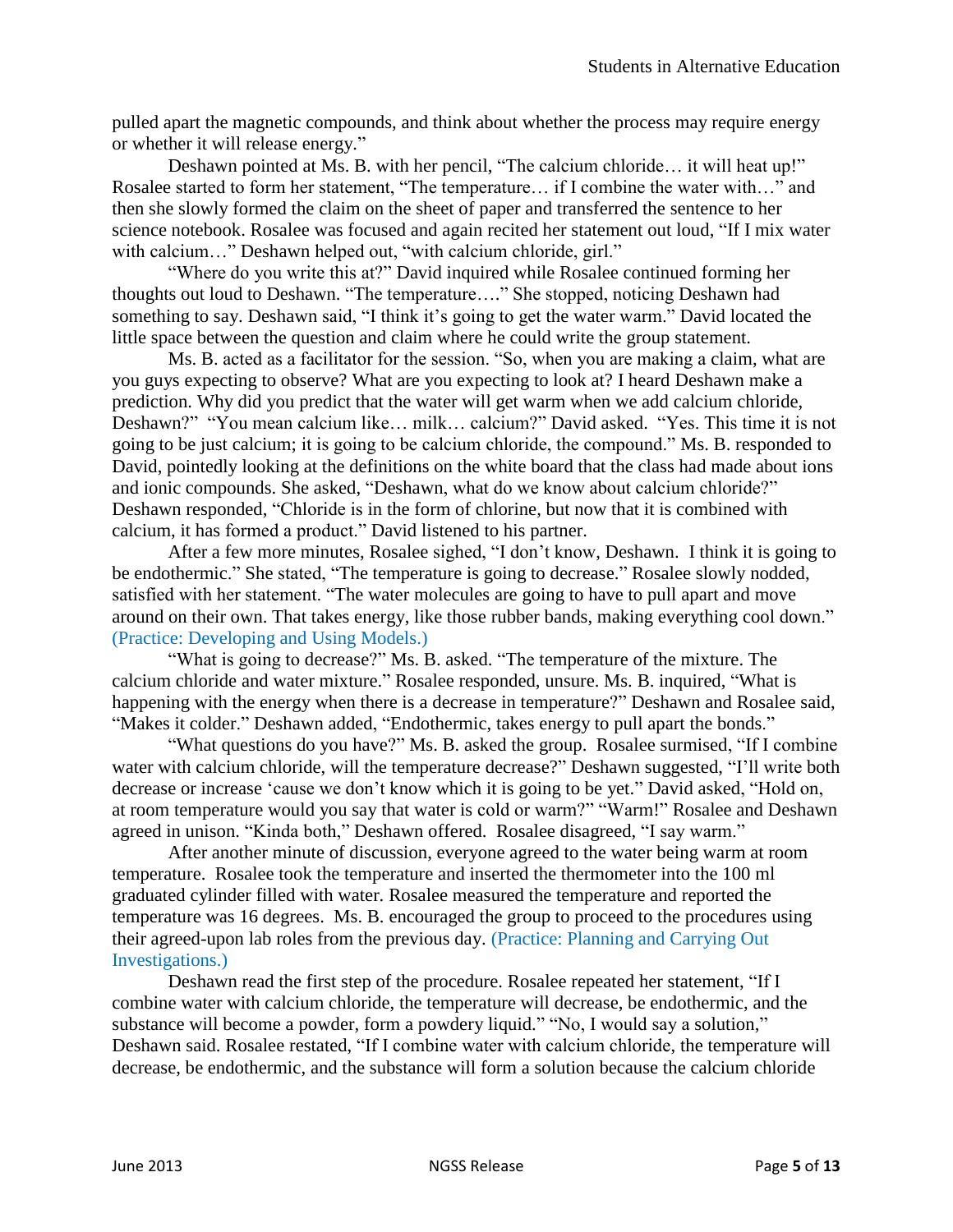mixed in. This is my claim for part 2." Deshawn and David wrote down claims in their own words.

Rosalee read the next step out loud: "Pour 10 ml of water in an empty plastic bag." She opened the plastic bag, asking, "Who wants to pour the water into the bag?" Deshawn laughed, "You are irritating." Rosalee grabbed the small measuring cup and handed it over to Deshawn. Deshawn took the graduated cylinder and poured 10 ml of water into her measuring cup. She checked her tick marks on her cup. David was eager for Deshawn to place the water into the bag. "You are making me nervous, Rosalee." Rosalee expected Deshawn to hand over the measuring cup, but Deshawn poured the water into the sandwich bag proudly and said, "It is 10 ml. I made sure."

"Feel the bag and observe how the temperature feels and record the temperature in your science notebook," David read. Rosalee directed Deshawn, "Feel that. It's cold." Rosalee observed, "Yeah, it's real cold." Deshawn agreed. David wrote down their observations. Deshawn wrote, "The water is cold. The temperature is cold."

Rosalee read, "Place the thermometer in the bag. Make sure the bulb of the thermometer is in the water. Record the temperature of the water in your science notebook. Leave the thermometer in the bag." She concluded, "When I put the water in the cylinder, it was 16 degrees. When you put the thermometer in the water, it was 17. Now it is going up to 18 degrees. Maybe this water is warmer than that water." The group recorded the temperature of the water in the bag at 18 degrees C.

Rosalee read, "Carefully pour 4 ml calcium chloride into the water and gently mix." Rosalee located a new measuring cup and the calcium chloride. Deshawn opened a sandwich bag filled with iron. She thought it was calcium chloride. "Deshawn, are you sure that what you have is calcium chloride?" Ms. B. warned. Suddenly, there was confusion as to what was on the table. David started to pick other items up, "What is this?" Ms. B. encouraged them to check all of the materials on the table.

Rosalee took her textbook and examined the periodic table. Ms. B. asked, "What are the elements for calcium chloride?" Deshawn responded, "Ca and Cl." David found the calcium chloride. Deshawn remarked how similar it appeared to the baking soda. David laughed, "Baking soda is not on the material list." Rosalee grabbed the container of calcium chloride and handed it to Deshawn.

As Rosalee read the instructions out loud, Deshawn poured 4 ml of calcium chloride into the measuring cup and then into the sandwich bag. They tried several times before finally achieving success. "Gently pour," Deshawn murmured as the solid white substance fell out. "It says gently pour. It is coming out. Listen to directions," Deshawn reminded the group.

Rosalee continued reading instructions, "Wait 30 seconds and record the temperature again. Remove the thermometer from the bag and carefully zip the bag. Feel the bag again and note the temperature change." "Gently mix. Are you going to mix?" Rosalee tried to use the thermometer to mix the reactants. "The temperature is 44 degrees!" she called as she removed the thermometer.

Deshawn felt the bag, "That thing is hot!"

"It's hot?" Rosalee felt the bag, "I thought it was going to get cold!"

"Aaw! Feel it, David. It got warm," Rosalee laughed.

"Oooh, yes! I knew it!" Deshawn smiled.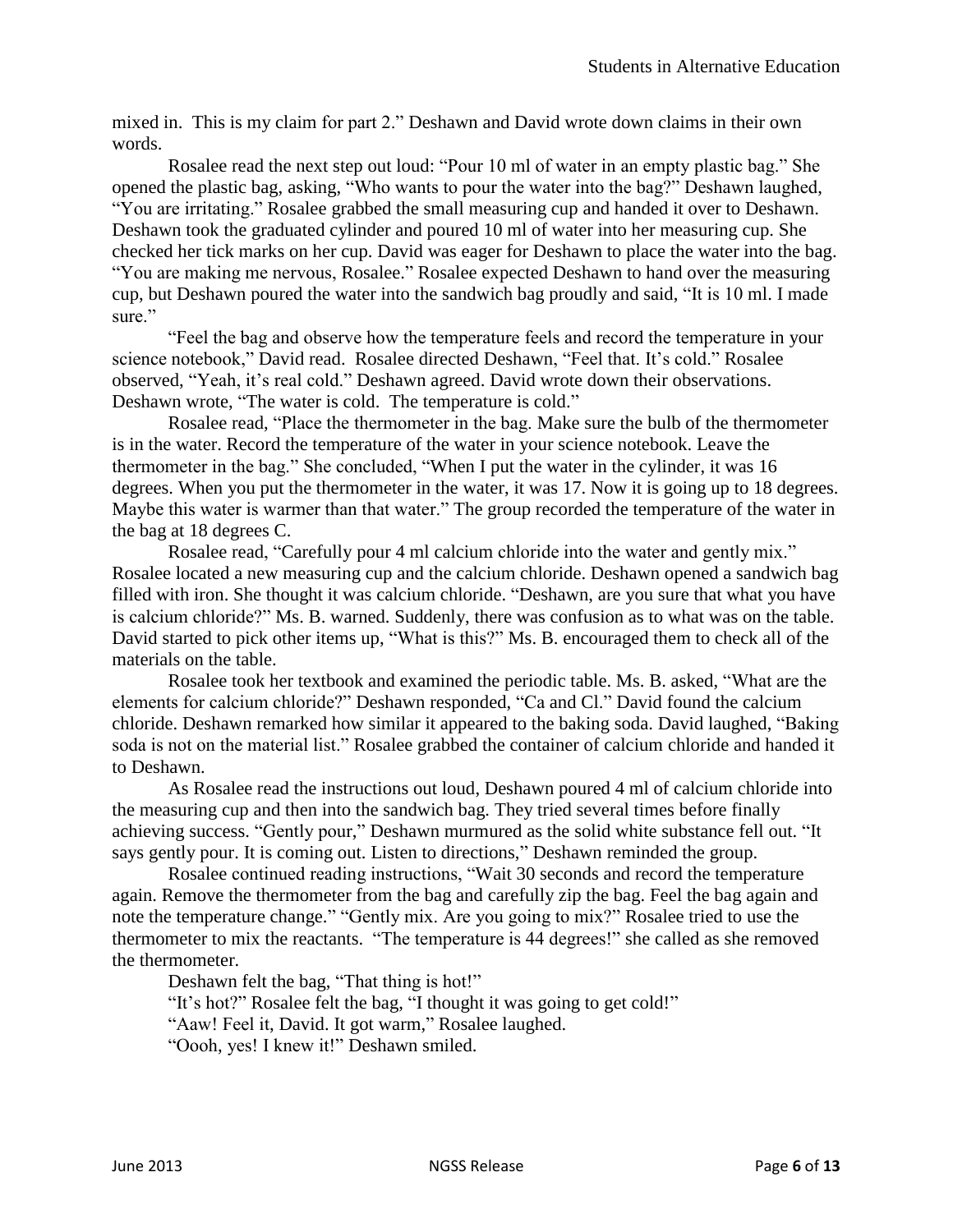**Using evidence to develop claims.** Ms. B. smiled back, "Was this process of dissolving exothermic or endothermic?" Deshawn paused, "It was exothermic because it got hotter; energy was released." Ms. B. reached for the magnetized balls, "Remember the water molecules? They had to part, right? What about the ions?" After more talking and going over the periodic table and their drawings of the electric structure of the ions in the calcium chloride, the threesome determined that they had also had to separate. (Practice: Developing and Using Models.)

"There are things that are coming apart, which, as you predicted, would have caused the temperature to decrease, but there are also things coming together." Ms. B. held up the cluster of magnetized balls around the marble, "Which one was more important here?" With the student's help, Ms. B. listed what was coming apart and what was coming together in the process.

Rosalee reviewed for the group, "The Calcium ions had to be pulled away from the chloride ions, and the water molecules also had to be broken apart." Ms. B. nodded, "Those both took energy, right? Pulling magnets apart takes energy." (DCI: HS. PS1.A Structure and Properties of Matter.) David nodded but looked confused. Ms. B. still had the magnetized balls, "What's happening here with these water molecules that are coming together around the ion, the calcium chloride?" She showed the magnetized balls coming together with a loud snap, "When the water surrounded the ions, it released lots of energy." Rosalee said, "The bonds clap-snap together, releasing the energy. That makes it get hotter, exothermic. Sometimes it's one and sometimes it's the other." David added, "Energy is making it warm. It has to go someplace; it can't just disappear." Deshawn summarized her thoughts slowly, "Sometimes the things, the bonds that are coming apart, are more important than the things coming together…" Rosalee added, "… and then it is endothermic." (Practice: Analyzing and Interpreting Data.)

Ms. B. was pleased but planned to strive for clearer and more scientific language from her students. She was about to start a similar discussion with the ammonium nitrate and water endothermic process. She was certain that soon she would be able to bring the conversation back to ions being formed in a way that makes them attract. Students would then be able to make connections with the concept of energy conservation and flow to help them better understand the transfer of energy within a solution. (CCC: Energy and Matter.)

### **NGSS Connections**

*A Framework for K-12 Science Education* (National Research Council, 2011) focuses on the integration of science and engineering practices, crosscutting concepts, and disciplinary core ideas for comprehensive and rigorous science learning for all students. Students who meet these expectations will have the capacity to think critically about science related issues. They will also have the knowledge and skills to pursue careers in science or engineering if they choose. Students in alternative education, like all students, benefit from meaningful opportunities where they can authentically engage in the three dimensions of the NGSS. The lessons described in this vignette help students build toward a deeper understanding of the core ideas in physical science PS1.A and PS1.B in the high school grade band.

### **HS. Performance Expectations**

## **HS-PS1-2 Matter and Its Interactions**

*Construct and revise an explanation for the outcome of a simple chemical reaction based on the outermost electron states of atoms, trends in the periodic table, and knowledge of the patterns of chemical properties.*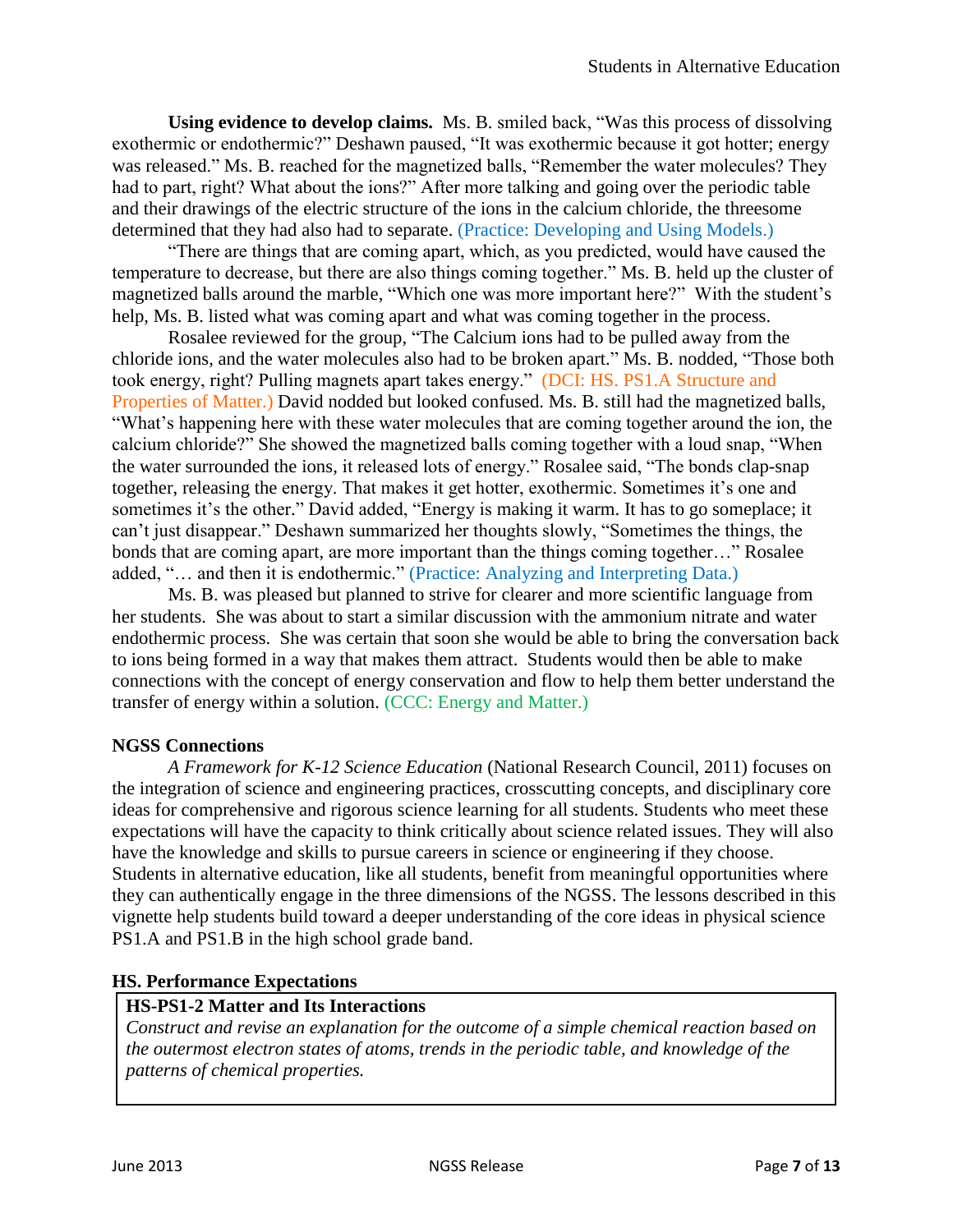### **HS-PS1-4 Matter and Its Interactions**

*Develop a model to illustrate that the release or absorption of energy from a chemical reaction system depends upon the changes in total bond energy.*

The lessons in the vignette ultimately lead to an assessment of student understanding as described in the performance expectations above. These performance expectations blend all three dimensions, and the students who are able to perform the objectives described in the performance expectations exhibit grade level understanding. Even though the students in this vignette initially required a reinforcement of core ideas from the middle school grade band, the expected learning outcomes are still drawn from the high school grade band. The objectives for alternative education students remain at the rigorous level designated for all students.

### **Disciplinary Core Ideas**

### **PS1.A Structure and Properties of Matter**

*The periodic table orders elements horizontally by those with similar chemical properties in columns. The repeating patterns of this table reflect patterns of outer electron states.*

*Stable forms of matter are those in which the electric and magnetic field energy is minimized. A stable molecule has less energy than the same set of atoms separated; one must provide at least this energy in order to take the molecule apart.*

### **PS1.B Chemical Reactions**

*Chemical processes, their rates, and whether or not energy is stored or released can be understood in terms of the collisions of molecules and the rearrangements of atoms into new molecules, with consequent changes in the sum of all bond energies in the set of molecules that are matched by changes in kinetic energy.*

*The fact that atoms are conserved, together with knowledge of the chemical properties of the elements involved, can be used to describe and predict chemical reactions.*

The NGSS identifies a basic set of core ideas meant to be understood by the time a student completes high school. Due to disrupted schooling, students in alternative education may first need to reach standards from previous years in order to build toward proficiency in current grade level standards. The vignette illustrates this point by building on incomplete middle school ideas before attempting the disciplinary core ideas required in high school. Revisiting incomplete ideas helps students build and strengthen connections among core ideas.

#### **Science and Engineering Practices**

#### **Developing and Using Models**

*Develop a model based on evidence to illustrate the relationships between systems or between components of a system.*

#### **Planning and Carrying Out an Investigation**

*Plan an investigation or test a design individually and collaboratively to produce data to serve as the basis for evidence as part of building and revising models, supporting explanations for phenomena, or testing solutions to problems.*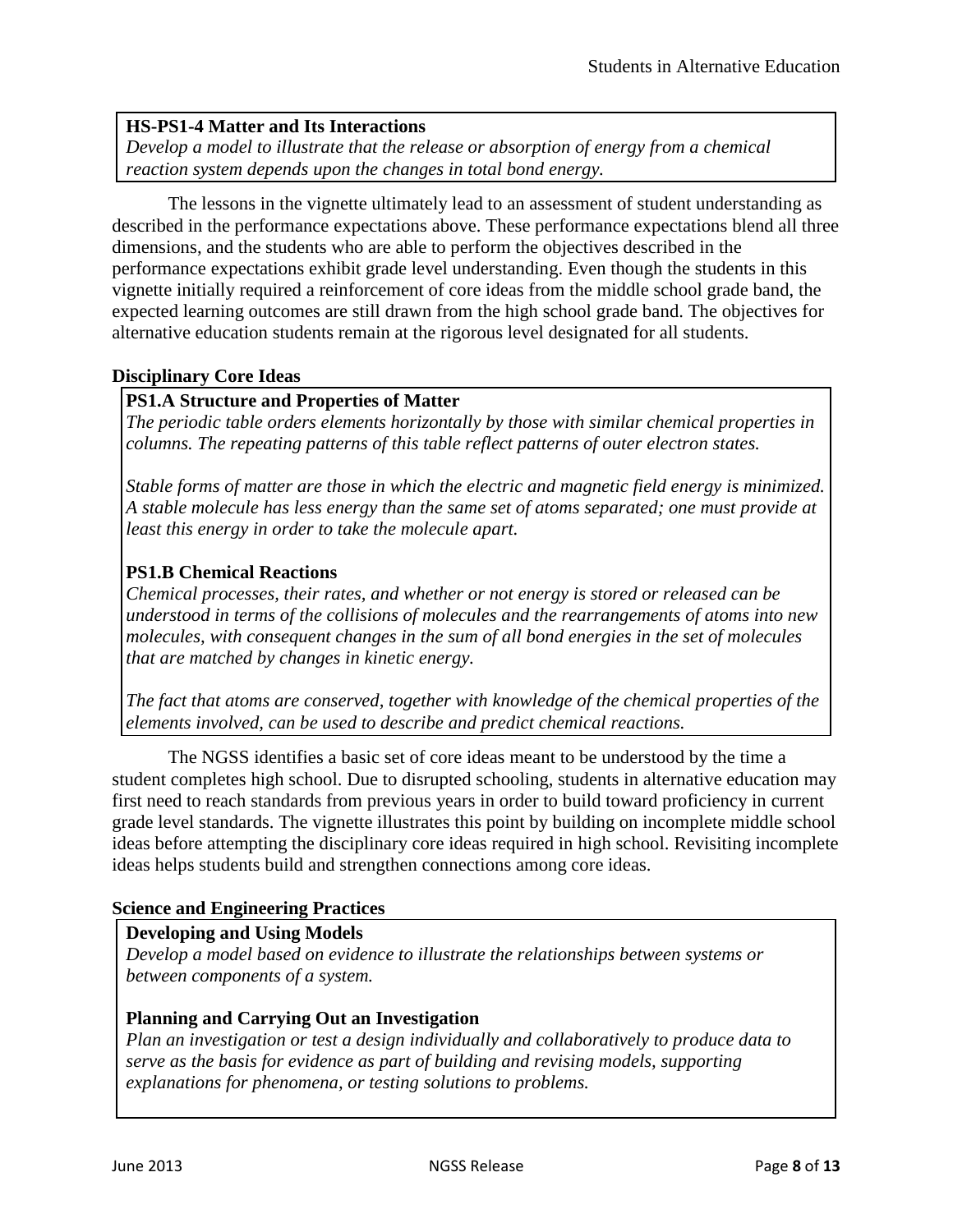### **Constructing Explanations and Designing Solutions**

*Construct and revise an explanation based on valid and reliable evidence obtained from a variety of sources (including students' own investigations, models, theories, simulations, peer review) and the assumption that theories and laws that describe the natural world operate today as they did in the past and will continue to do so in the future.*

The students in the vignette engaged in many science practices thereby building a comprehensive understanding of what it means to do science. Students incorporated the scientific practice of *asking questions and defining problems, planning and carrying out an investigation, developing and using models, analyzing and interpreting data,* and *constructing explanations.* This entailed constructing and revising claims from evidence obtained from a variety of sources and experiences. Students developed written and oral explanations from the evidence as they analyzed data and evaluated how well the evidence supported the claims.

### **Crosscutting Concepts**

#### **Patterns**

*Different patterns may be observed at each of the scales at which a system is studied and can provide evidence for causality in explanations of phenomena*. *(by the end of grade 12)*

### **Energy and Matter**

*Changes of energy and matter in a system can be described in terms of energy and matter flows into, out of, and within that system.*

The vignette demonstrates the teaching and learning of the crosscutting concepts to reinforce deeper understanding that can be used to make connections to new scientific ideas. The crosscutting concepts of *energy and matter* and *patterns* were found throughout the vignette. The students explored the energy changes in chemical reactions and used patterns observed in the periodic table to predict the behavior of atoms.

### **CCSS Connections to English Language Arts and Mathematics**

All students, including students in alternative education, effectively learn scientific ideas and practices in a cross-disciplinary context. The vignette illustrates how students connect scientific ideas and practices with the CCSS for ELA:

• **WHST.9***–***10.9** *Use evidence from informational texts to support analysis, reflection, and research.*

Students engaged with scientific texts in written materials and other informational texts in media.

• **RSLHS 11***–***12.4** *Determine the central ideas or conclusions of a text; summarize complex concepts, processes, or information presented in a text by paraphrasing the text in simpler but still accurate terms.*

Students engaged in reading informational texts to determine the author's central idea.

• **RSLS 11–12.4** *Determine the meaning of symbols, key terms, and other domain specific words and phrases as they are used in a specific scientific or technical context.*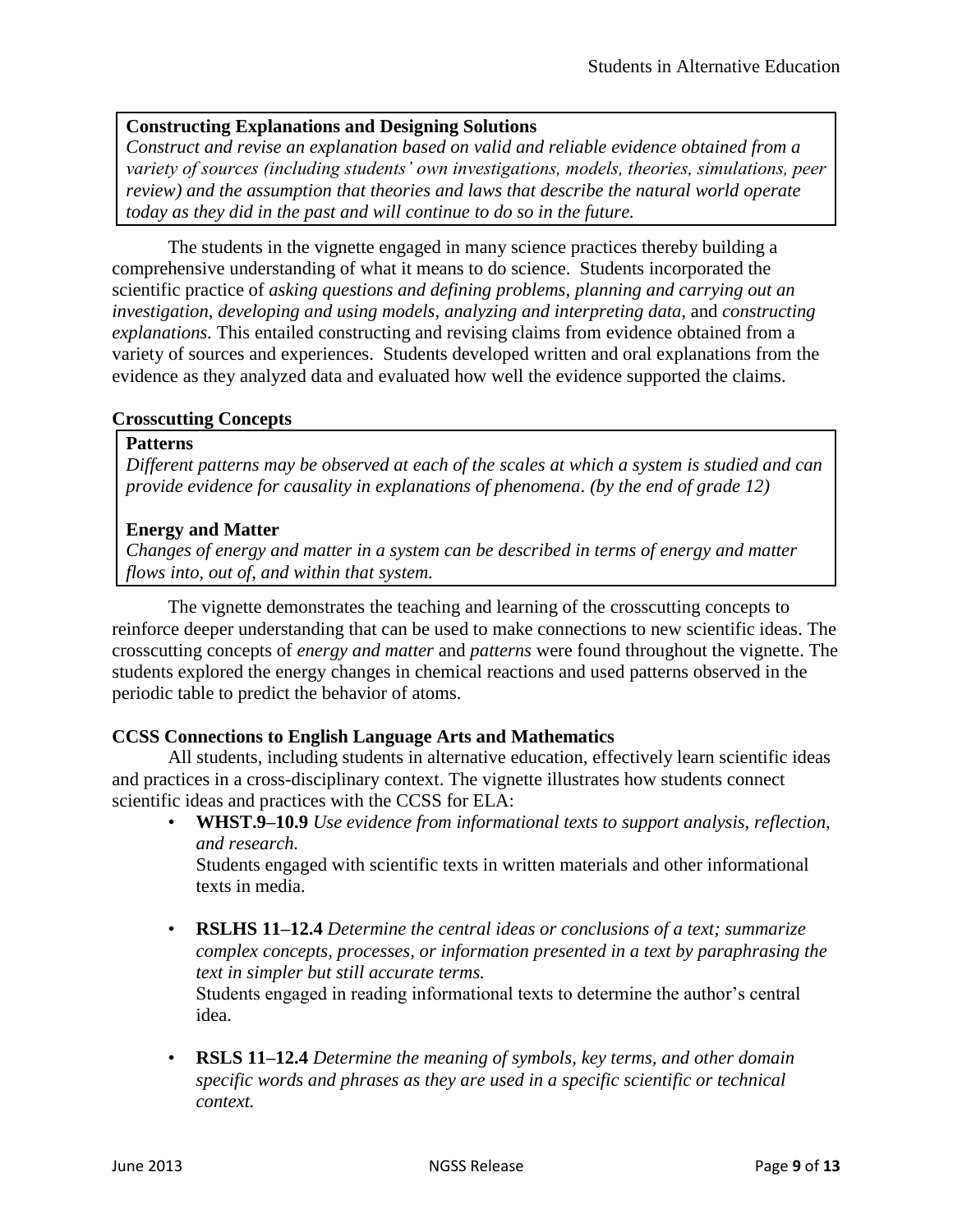Students determined the meanings of symbols from the periodic table and key terms, such as endothermic and exothermic reactions, to support their claims of the occurrence of scientific phenomena.

As the students collected data and engaged in experimentation, the vignette illustrates connections to the CCSS for high school math:

- **SPM.b** *Reason quantitatively and use units to solve problems.*
- **SPM.d** *Make inferences and justify conclusions from sample surveys, experiments, and observational studies.*

## **Effective Strategies from Research Literature**

The term "alternative education" encompasses an array of non-traditional school models (Fitzsimmons-Hughes et al., 2006) including, but not limited to, charter, magnet, residential, court, Waldorf, and public alternative schools. These schools are routinely categorized as type 1, 2 or 3 (Gable et al., 2006). Type 1 schools are identified as "choice" schools, serve a range of students from gifted students to pregnant teenagers, or have a philosophical or magnet focus (e.g., Afrocentric). Type 2 schools are punitive in nature and may be mandated by court. Type 3 schools have a remedial focus. Although type 3 schools are intended to prevent dropout rates, the research is insufficient to either support or refute this goal. Furthermore, there is virtually no research that relates alternative education to science education.

The research literature focuses on type 3 alternative education, especially school-wide approaches to promote increased attendance and high school graduation. Specific factors, taken collectively, correspond with alienation from school prior to dropping out. Public alternative schools employ strategies to counteract these factors and increase engagement: (1) structured after-school opportunities, (2) family outreach, (3) life skills training, (4) safe learning environment, and (5) individualized academic support (Hammond et al., 2007; The National Dropout Prevention Center Network, n.d.).

First, after-school opportunities increase success for students in alternative education. Effective programs offer structured and challenging after-school opportunities in a positive environment that increases engagement with the school. After-school experiences are especially important for students at risk of school failure because these programs fill the afternoon "gap time" with constructive social activities.

Second, effective alternative education programs have family engagement to tackle student alienation through outreach to families. These programs connect schooling with families by organizing field trips, picnics, and other informal activities. They also strengthen families by offering classes on communication, parenting, and student academic support.

Third, effective alternative education programs promote students' life skills, including behavior management, communication skills, and career education. Students improve their ability to make positive choices, express interests, and cope with difficult decisions.

Fourth, effective alternative education programs provide students with a safe learning environment. Although all schools strive to ensure safety, alternative education is sometimes more comprehensive in this area, with policies that forbid harassment and take critical action to ensure compliance, such as removing offenders. In this way, schools become a safe place for students to learn, an expressed need of alternative education students (Quinn et al., 2006).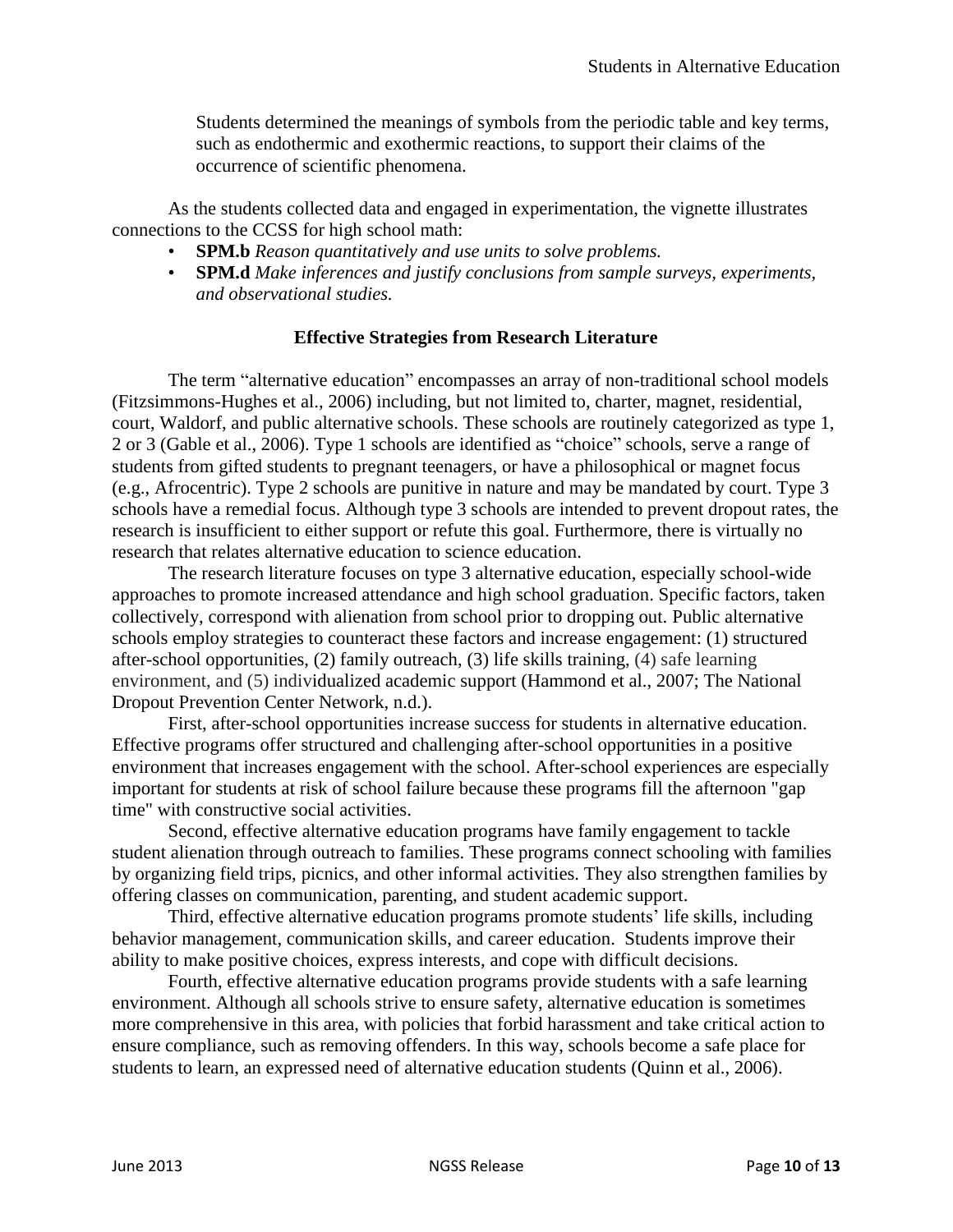Finally, individualized academic support is an effective means of engagement for students in alternative education. Academic support includes specially designed instructional techniques that encourage risk taking, participation, and self-efficacy. Individualized instruction focuses on academics and core subjects and address specific learning needs through mentoring, tutoring, and homework.

### **Context**

### **Demographics**

A student in alternative education is defined by attendance in non-traditional schools, which can include public, private, or charter schools. Reporting the demographics of students in alternative education is difficult due to wide inconsistencies in state definitions. States may define alternative schools according to inconsistent criteria, such as the number of students enrolled, a statutory definition of "at-risk," compliance with state regulatory definitions of alternative schools, centralized or independent administration, and funding sources. The three types of alternative education defined above occupy various niches in society and address different needs. Accordingly, students in alternative schools are diverse and come from every demographic group.

Recent data specific to students attending dropout prevention schools do not include nonpublic alternative schools or "push-in" schools-within-a-school. This type of alternative education (type 3) is defined as schools that are "designed to address the needs of students that typically cannot be met in regular schools. The students who attend alternative schools and programs are typically at risk of educational failure" (National Center on Education Statistics [NCES], 2012, p.55). During 2010-11, slightly over 500,000 students through  $12<sup>th</sup>$  grade were enrolled in alternative public schools. A significant proportion of these students were economically disadvantaged students, racial and ethnic minority students, and English language learners (NCES, 2012).

### **Science Achievement**

Science achievement for students who are considered at risk for dropping out, in alternative schooling or another form of non-traditional education has not been specifically identified on National Assessment of Educational Progress (NAEP).

## **Educational Policy**

The No Child Left Behind (NCLB) Act of 2001 (the reauthorized Elementary and Secondary Education Act [ESEA]) demanded that stakeholders set high academic standards and increased accountability for the nation's students. In 2008, new federal regulations were adopted, requiring states to utilize more precise means of counting dropouts. With increased accountability at the federal level, there is a call to methodically measure the effectiveness of alternative education policy (National Alternative Education Association, n.d.).

At the state level, the language for alternative education in laws and policies is inconsistent, ranging from very general to detailed explanations (Hammond et al., 2007). Some states with formal legislation have an official definition for alternative education (sometimes referred to as an alternative program or alternative school). Other states have a policy or language in the law that addresses alternative education funding. In general, state-level alternative education policy is often vague, confusing, inconsistent, and at odds with general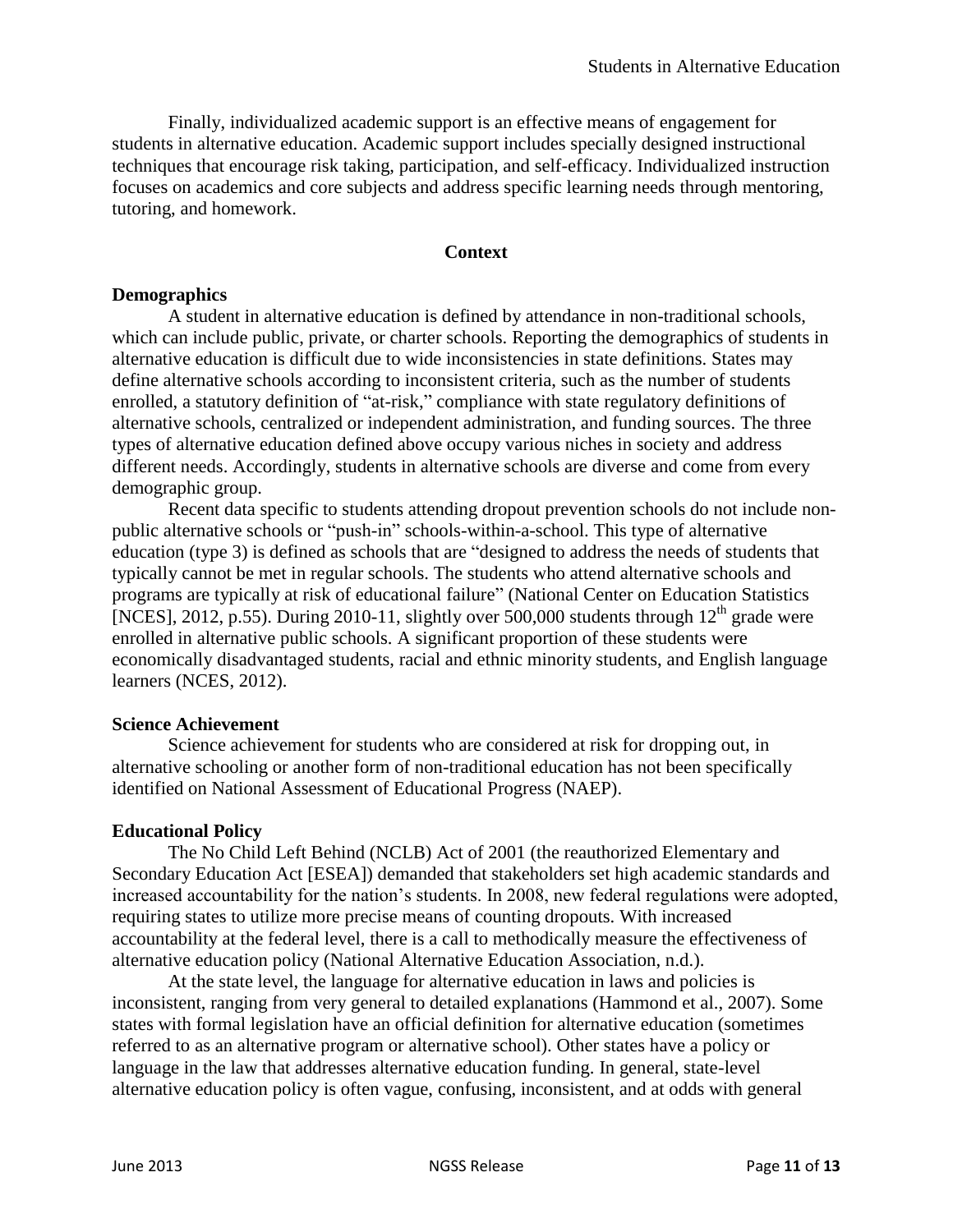education policies. A significant amount of alternative education policy is established locally, and state departments of education may have alternative education efforts that are not captured in law or regulation.

Effective policies for all types of alternative education may contain elements that cut across multiple models or approaches. They must confront multiple risk factors; increase community, family and student partnerships; and respond to local circumstances. Effective policy responds to the needs expressed in the community and is driven by local initiatives (Hammond et al., 2007). Strategic efforts must target exemplary policies that create innovative pathways for disengaged youth to get back on track to a high school diploma.

## **References**

- [Almeida, C.,](http://www.voced.edu.au/search/apachesolr_search/?filters=all_authors%3A%22Almeida%2C+Cheryl%22) [Le, C.,](http://www.voced.edu.au/search/apachesolr_search/?filters=all_authors%3A%22Le%2C+Cecilia%22) & [Steinberg, A.](http://www.voced.edu.au/search/apachesolr_search/?filters=all_authors%3A%22Steinberg%2C+Adria%22) (2010). *[Reinventing alternative education: An assessment](http://www.voced.edu.au/content/ngv47395)  [of current state policy and how to improve it.](http://www.voced.edu.au/content/ngv47395)* Boston, MA: Jobs for the Future, Education [for Economic Opportunity.](http://www.voced.edu.au/search/apachesolr_search/?filters=all_corpauthors%3A%22Jobs+for+the+Future+%28U.S.%29+%28JFF%29%22)
- Fitzsimons-Hughes, A., Baker, P., Criste, A., Huffy, J., Link, C. P., & Roberts, M. (2006). *Effective practices in meeting the needs of students with emotional and behavioral disorders in alternative settings.* Reston, VA: Council for Children with Behavioral Disorders.
- Gable, R., & Bullock, E. (2006). Changing perspectives on alternative education. *Preventing School Failure, 51*(1), 5-10.
- Hammond, C., Linton, D., Smink, J., & Drew, S. (2007). *Dropout risk factors and exemplary programs*. Clemson, SC: National Dropout Prevention Center, Communities in Schools, Inc.
- [National Alternative Education Association.](http://the-naea.org/NAEA/) (n.d.). *Developing potential in all students.*  Retrieved from<http://the-naea.org/NAEA/>
- National Center for Educational Statistics. (2012). *Higher education: Gaps in access and persistence study.* Washington, DC: US Department of Education, Institute of Educational Sciences.
- Quinn, M. M., Poirier, J. M., Faller, S. E., Gable, R. A., & Tonelson, S. W. (2006). *An examination of school climate in effective alternative programs*. *Preventing School Failure, 51*(1), 11-17.